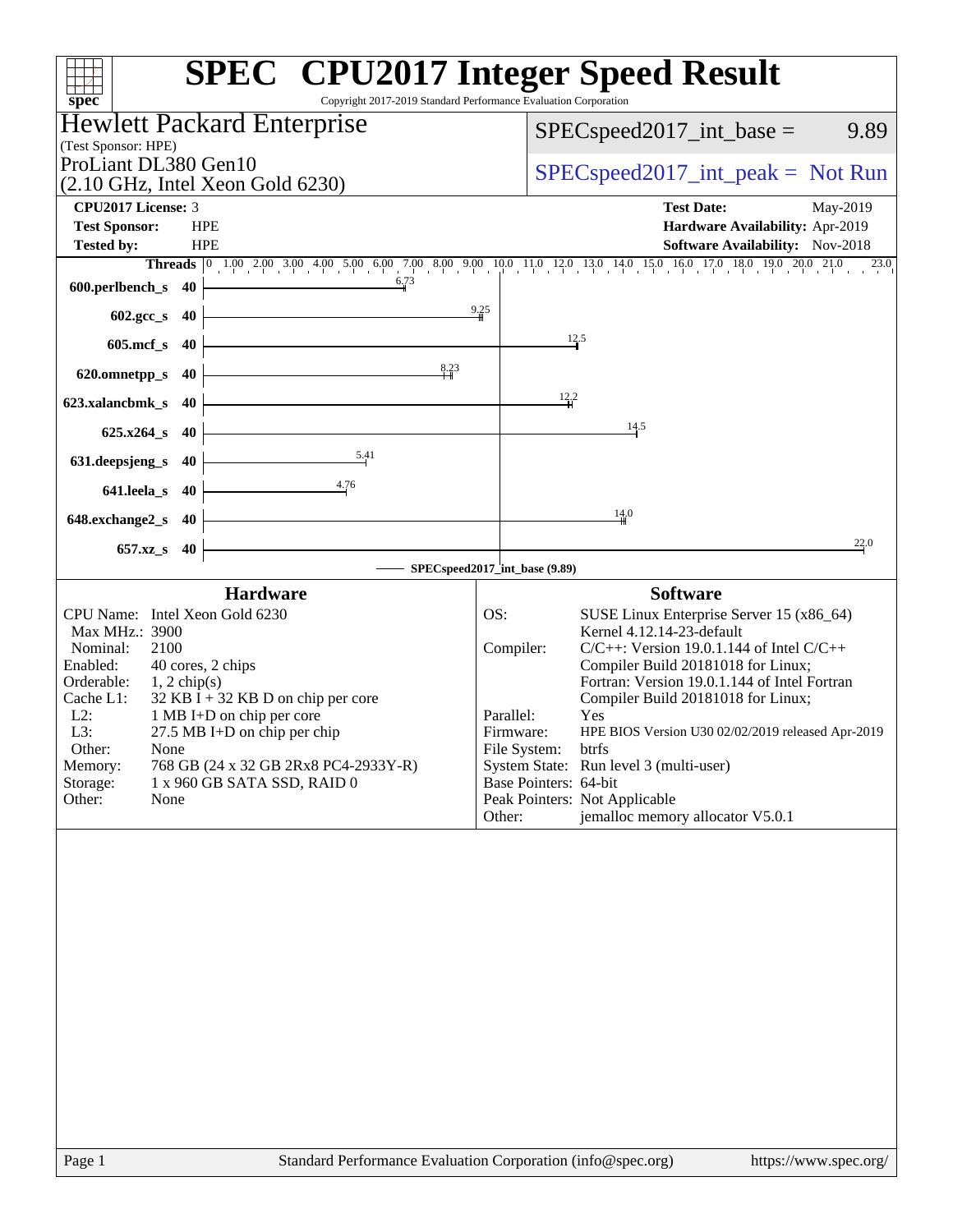

Copyright 2017-2019 Standard Performance Evaluation Corporation

## Hewlett Packard Enterprise

(Test Sponsor: HPE)

(2.10 GHz, Intel Xeon Gold 6230)

 $SPEC speed2017\_int\_base =$  9.89

## ProLiant DL380 Gen10  $SPEC speed2017\_int\_peak = Not Run$

**[Tested by:](http://www.spec.org/auto/cpu2017/Docs/result-fields.html#Testedby)** HPE **[Software Availability:](http://www.spec.org/auto/cpu2017/Docs/result-fields.html#SoftwareAvailability)** Nov-2018

**[CPU2017 License:](http://www.spec.org/auto/cpu2017/Docs/result-fields.html#CPU2017License)** 3 **[Test Date:](http://www.spec.org/auto/cpu2017/Docs/result-fields.html#TestDate)** May-2019 **[Test Sponsor:](http://www.spec.org/auto/cpu2017/Docs/result-fields.html#TestSponsor)** HPE **[Hardware Availability:](http://www.spec.org/auto/cpu2017/Docs/result-fields.html#HardwareAvailability)** Apr-2019

#### **[Results Table](http://www.spec.org/auto/cpu2017/Docs/result-fields.html#ResultsTable)**

|                              | <b>Base</b>    |                |       |                | <b>Peak</b> |                |       |                |                |              |                |              |                |              |
|------------------------------|----------------|----------------|-------|----------------|-------------|----------------|-------|----------------|----------------|--------------|----------------|--------------|----------------|--------------|
| <b>Benchmark</b>             | <b>Threads</b> | <b>Seconds</b> | Ratio | <b>Seconds</b> | Ratio       | <b>Seconds</b> | Ratio | <b>Threads</b> | <b>Seconds</b> | <b>Ratio</b> | <b>Seconds</b> | <b>Ratio</b> | <b>Seconds</b> | <b>Ratio</b> |
| $600.$ perlbench_s           | 40             | 264            | 6.73  | 265            | 6.69        | 263            | 6.74  |                |                |              |                |              |                |              |
| $602.\text{gcc}\_\text{s}$   | 40             | 427            | 9.31  | 433            | 9.20        | 430            | 9.25  |                |                |              |                |              |                |              |
| $605$ .mcf s                 | 40             | 378            | 12.5  | 379            | 12.5        | 380            | 12.4  |                |                |              |                |              |                |              |
| 620.omnetpp_s                | 40             | 198            | 8.23  | 197            | 8.29        | 203            | 8.02  |                |                |              |                |              |                |              |
| 623.xalancbmk s              | 40             | 116            | 12.2  | 115            | 12.3        | 116            | 12.2  |                |                |              |                |              |                |              |
| 625.x264 s                   | 40             | 122            | 14.5  | 122            | 14.4        | 122            | 14.5  |                |                |              |                |              |                |              |
| 631.deepsjeng_s              | 40             | 265            | 5.41  | 265            | 5.41        | 264            | 5.42  |                |                |              |                |              |                |              |
| $641.$ leela_s               | 40             | 359            | 4.76  | 359            | 4.75        | 359            | 4.76  |                |                |              |                |              |                |              |
| 648.exchange2_s              | 40             | 209            | 14.1  | <u>210</u>     | 14.0        | 211            | 14.0  |                |                |              |                |              |                |              |
| $657.xz$ s                   | 40             | 281            | 22.0  | 281            | 22.0        | 281            | 22.0  |                |                |              |                |              |                |              |
| $SPECspeed2017\_int\_base =$ |                |                | 9.89  |                |             |                |       |                |                |              |                |              |                |              |

**[SPECspeed2017\\_int\\_peak =](http://www.spec.org/auto/cpu2017/Docs/result-fields.html#SPECspeed2017intpeak) Not Run**

Results appear in the [order in which they were run.](http://www.spec.org/auto/cpu2017/Docs/result-fields.html#RunOrder) Bold underlined text [indicates a median measurement.](http://www.spec.org/auto/cpu2017/Docs/result-fields.html#Median)

#### **[Operating System Notes](http://www.spec.org/auto/cpu2017/Docs/result-fields.html#OperatingSystemNotes)**

 Stack size set to unlimited using "ulimit -s unlimited" Transparent Huge Pages enabled by default Prior to runcpu invocation Filesystem page cache synced and cleared with: sync; echo 3> /proc/sys/vm/drop\_caches

#### **[General Notes](http://www.spec.org/auto/cpu2017/Docs/result-fields.html#GeneralNotes)**

Environment variables set by runcpu before the start of the run: KMP\_AFFINITY = "granularity=fine,compact" LD\_LIBRARY\_PATH = "/home/cpu2017/lib/ia32:/home/cpu2017/lib/intel64: /home/cpu2017/je5.0.1-32:/home/cpu2017/je5.0.1-64" OMP\_STACKSIZE = "192M" Binaries compiled on a system with 1x Intel Core i9-7900X CPU + 32GB RAM memory using Redhat Enterprise Linux 7.5 NA: The test sponsor attests, as of date of publication, that CVE-2017-5754 (Meltdown) is mitigated in the system as tested and documented. Yes: The test sponsor attests, as of date of publication, that CVE-2017-5753 (Spectre variant 1) is mitigated in the system as tested and documented. Yes: The test sponsor attests, as of date of publication, that CVE-2017-5715 (Spectre variant 2) is mitigated in the system as tested and documented. jemalloc, a general purpose malloc implementation built with the RedHat Enterprise 7.5, and the system compiler gcc 4.8.5 sources available from jemalloc.net or<https://github.com/jemalloc/jemalloc/releases>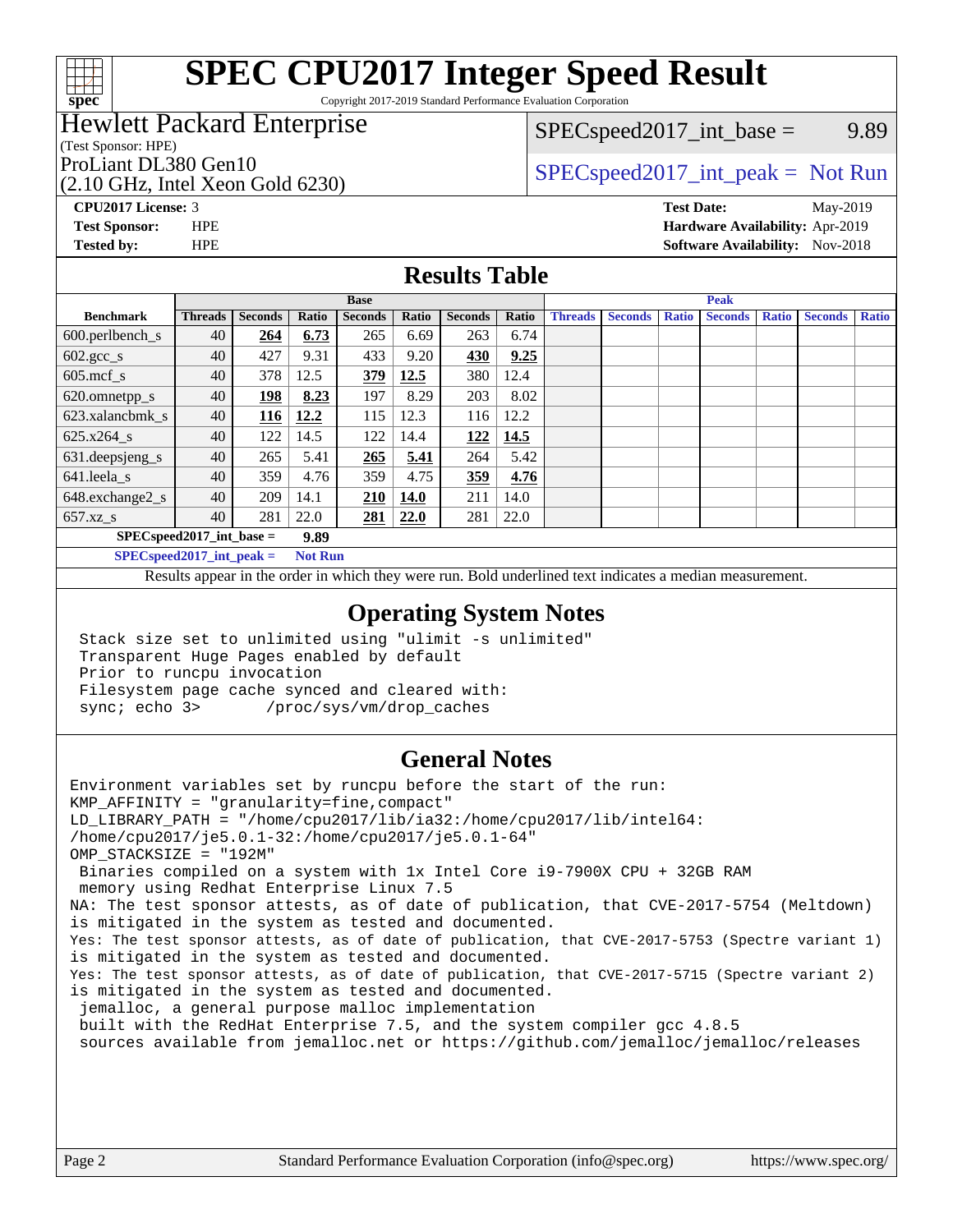Copyright 2017-2019 Standard Performance Evaluation Corporation

### Hewlett Packard Enterprise

 $SPEC speed2017\_int\_base =$  9.89

### (Test Sponsor: HPE)

(2.10 GHz, Intel Xeon Gold 6230)

ProLiant DL380 Gen10  $SPEC speed2017\_int\_peak = Not Run$ 

**[spec](http://www.spec.org/)**

 $+\!\!+\!\!$ 

**[CPU2017 License:](http://www.spec.org/auto/cpu2017/Docs/result-fields.html#CPU2017License)** 3 **[Test Date:](http://www.spec.org/auto/cpu2017/Docs/result-fields.html#TestDate)** May-2019 **[Test Sponsor:](http://www.spec.org/auto/cpu2017/Docs/result-fields.html#TestSponsor)** HPE **[Hardware Availability:](http://www.spec.org/auto/cpu2017/Docs/result-fields.html#HardwareAvailability)** Apr-2019 **[Tested by:](http://www.spec.org/auto/cpu2017/Docs/result-fields.html#Testedby)** HPE **[Software Availability:](http://www.spec.org/auto/cpu2017/Docs/result-fields.html#SoftwareAvailability)** Nov-2018

#### **[Platform Notes](http://www.spec.org/auto/cpu2017/Docs/result-fields.html#PlatformNotes)**

Page 3 Standard Performance Evaluation Corporation [\(info@spec.org\)](mailto:info@spec.org) <https://www.spec.org/> BIOS Configuration: Hyper-Threading set to Disabled Thermal Configuration set to Maximum Cooling Memory Patrol Scrubbing set to Disabled LLC Prefetch set to Enabled LLC Dead Line Allocation set to Disabled Enhanced Processor Performance set to Enabled Workload Profile set to General Peak Frequency Compute Minimum Processor Idle Power Core C-State set to C1E State Energy/Performance Bias set to Balanced Power Workload Profile set to Custom Numa Group Size Optimization set to Flat Sysinfo program /home/cpu2017/bin/sysinfo Rev: r5974 of 2018-05-19 9bcde8f2999c33d61f64985e45859ea9 running on dl380-clx-sles15hs Tue May 14 18:02:02 2019 SUT (System Under Test) info as seen by some common utilities. For more information on this section, see <https://www.spec.org/cpu2017/Docs/config.html#sysinfo> From /proc/cpuinfo model name : Intel(R) Xeon(R) Gold 6230 CPU @ 2.10GHz 2 "physical id"s (chips) 40 "processors" cores, siblings (Caution: counting these is hw and system dependent. The following excerpts from /proc/cpuinfo might not be reliable. Use with caution.) cpu cores : 20 siblings : 20 physical 0: cores 0 1 2 3 4 8 9 10 11 12 16 17 18 19 20 24 25 26 27 28 physical 1: cores 0 1 2 3 4 8 9 10 11 12 16 17 18 19 20 24 25 26 27 28 From lscpu: Architecture: x86\_64 CPU op-mode(s): 32-bit, 64-bit Byte Order: Little Endian  $CPU(s):$  40 On-line CPU(s) list: 0-39 Thread(s) per core: 1 Core(s) per socket: 20 Socket(s): 2 NUMA node(s): 2 Vendor ID: GenuineIntel CPU family: 6 Model: 85 Model name: Intel(R) Xeon(R) Gold 6230 CPU @ 2.10GHz Stepping: 7 CPU MHz: 2100.000 **(Continued on next page)**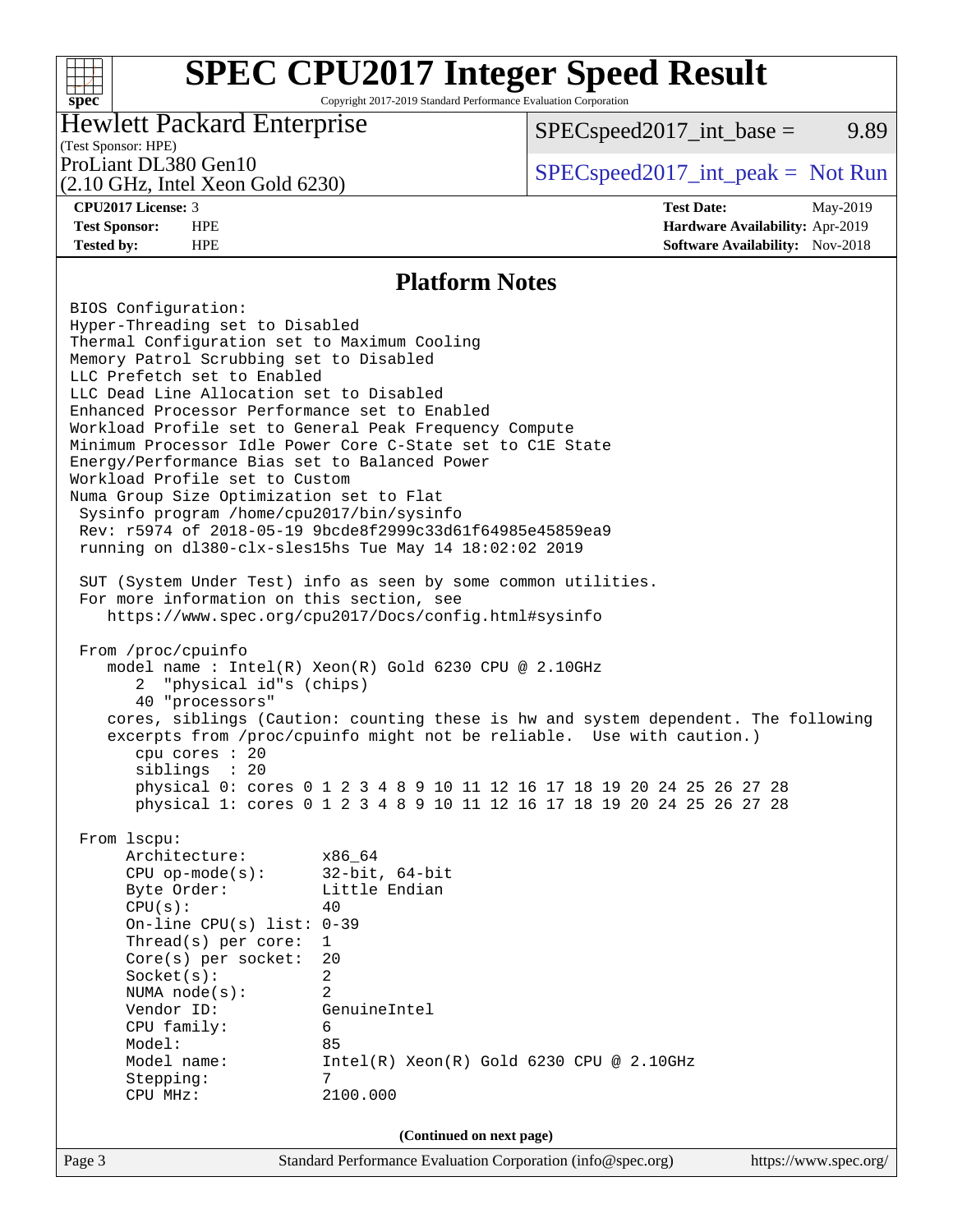Copyright 2017-2019 Standard Performance Evaluation Corporation

### Hewlett Packard Enterprise

(2.10 GHz, Intel Xeon Gold 6230)

 $SPEC speed2017\_int\_base =$  9.89

(Test Sponsor: HPE)

ProLiant DL380 Gen10  $SPEC speed2017\_int\_peak = Not Run$ 

**[spec](http://www.spec.org/)**

 $+\!\!+\!\!$ 

**[CPU2017 License:](http://www.spec.org/auto/cpu2017/Docs/result-fields.html#CPU2017License)** 3 **[Test Date:](http://www.spec.org/auto/cpu2017/Docs/result-fields.html#TestDate)** May-2019 **[Test Sponsor:](http://www.spec.org/auto/cpu2017/Docs/result-fields.html#TestSponsor)** HPE **[Hardware Availability:](http://www.spec.org/auto/cpu2017/Docs/result-fields.html#HardwareAvailability)** Apr-2019 **[Tested by:](http://www.spec.org/auto/cpu2017/Docs/result-fields.html#Testedby)** HPE **[Software Availability:](http://www.spec.org/auto/cpu2017/Docs/result-fields.html#SoftwareAvailability)** Nov-2018

#### **[Platform Notes \(Continued\)](http://www.spec.org/auto/cpu2017/Docs/result-fields.html#PlatformNotes)**

Page 4 Standard Performance Evaluation Corporation [\(info@spec.org\)](mailto:info@spec.org) <https://www.spec.org/> BogoMIPS: 4200.00 Virtualization: VT-x L1d cache: 32K L1i cache: 32K L2 cache: 1024K L3 cache: 28160K NUMA node0 CPU(s): 0-19 NUMA node1 CPU(s): 20-39 Flags: fpu vme de pse tsc msr pae mce cx8 apic sep mtrr pge mca cmov pat pse36 clflush dts acpi mmx fxsr sse sse2 ss ht tm pbe syscall nx pdpe1gb rdtscp lm constant\_tsc art arch\_perfmon pebs bts rep\_good nopl xtopology nonstop\_tsc cpuid aperfmperf tsc\_known\_freq pni pclmulqdq dtes64 monitor ds\_cpl vmx smx est tm2 ssse3 sdbg fma cx16 xtpr pdcm pcid dca sse4\_1 sse4\_2 x2apic movbe popcnt tsc\_deadline\_timer aes xsave avx f16c rdrand lahf\_lm abm 3dnowprefetch cpuid\_fault epb cat\_l3 cdp\_l3 invpcid\_single intel\_ppin mba tpr\_shadow vnmi flexpriority ept vpid fsgsbase tsc\_adjust bmi1 hle avx2 smep bmi2 erms invpcid rtm cqm mpx rdt\_a avx512f avx512dq rdseed adx smap clflushopt clwb intel\_pt avx512cd avx512bw avx512vl xsaveopt xsavec xgetbv1 xsaves cqm\_llc cqm\_occup\_llc cqm\_mbm\_total cqm\_mbm\_local ibpb ibrs stibp dtherm ida arat pln pts pku ospke avx512\_vnni arch\_capabilities ssbd /proc/cpuinfo cache data cache size : 28160 KB From numactl --hardware WARNING: a numactl 'node' might or might not correspond to a physical chip. available: 2 nodes (0-1) node 0 cpus: 0 1 2 3 4 5 6 7 8 9 10 11 12 13 14 15 16 17 18 19 node 0 size: 386582 MB node 0 free: 385920 MB node 1 cpus: 20 21 22 23 24 25 26 27 28 29 30 31 32 33 34 35 36 37 38 39 node 1 size: 386841 MB node 1 free: 386270 MB node distances: node 0 1 0: 10 21 1: 21 10 From /proc/meminfo MemTotal: 791985588 kB HugePages\_Total: 0 Hugepagesize: 2048 kB From /etc/\*release\* /etc/\*version\* os-release: NAME="SLES" VERSION="15" VERSION\_ID="15" **(Continued on next page)**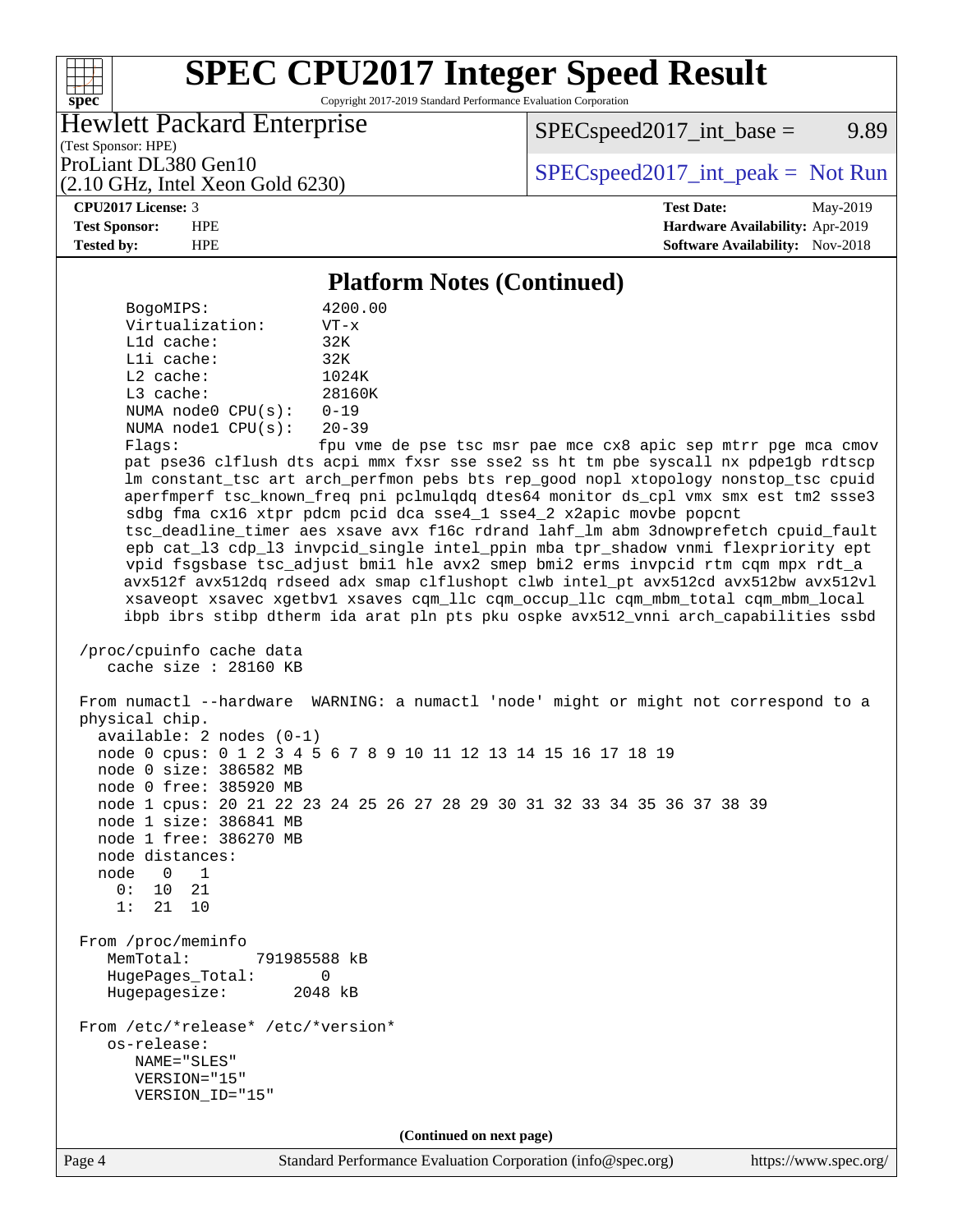#### $+\!\!+\!\!$ **[spec](http://www.spec.org/)**

# **[SPEC CPU2017 Integer Speed Result](http://www.spec.org/auto/cpu2017/Docs/result-fields.html#SPECCPU2017IntegerSpeedResult)**

Copyright 2017-2019 Standard Performance Evaluation Corporation

### Hewlett Packard Enterprise

 $SPEC speed2017\_int\_base =$  9.89

## (Test Sponsor: HPE)

(2.10 GHz, Intel Xeon Gold 6230)

ProLiant DL380 Gen10  $SPEC speed2017\_int\_peak = Not Run$ 

**[CPU2017 License:](http://www.spec.org/auto/cpu2017/Docs/result-fields.html#CPU2017License)** 3 **[Test Date:](http://www.spec.org/auto/cpu2017/Docs/result-fields.html#TestDate)** May-2019 **[Test Sponsor:](http://www.spec.org/auto/cpu2017/Docs/result-fields.html#TestSponsor)** HPE **[Hardware Availability:](http://www.spec.org/auto/cpu2017/Docs/result-fields.html#HardwareAvailability)** Apr-2019 **[Tested by:](http://www.spec.org/auto/cpu2017/Docs/result-fields.html#Testedby)** HPE **HPE [Software Availability:](http://www.spec.org/auto/cpu2017/Docs/result-fields.html#SoftwareAvailability)** Nov-2018

#### **[Platform Notes \(Continued\)](http://www.spec.org/auto/cpu2017/Docs/result-fields.html#PlatformNotes)**

PRETTY NAME="SUSE Linux Enterprise Server 15" ID="sles" ID\_LIKE="suse" ANSI\_COLOR="0;32" CPE\_NAME="cpe:/o:suse:sles:15" uname -a: Linux dl380-clx-sles15hs 4.12.14-23-default #1 SMP Tue May 29 21:04:44 UTC 2018 (cd0437b) x86\_64 x86\_64 x86\_64 GNU/Linux Kernel self-reported vulnerability status: CVE-2017-5754 (Meltdown): Not affected CVE-2017-5753 (Spectre variant 1): Mitigation: \_\_user pointer sanitization CVE-2017-5715 (Spectre variant 2): Mitigation: Indirect Branch Restricted Speculation, IBPB, IBRS\_FW run-level 3 May 14 17:59 SPEC is set to: /home/cpu2017 Filesystem Type Size Used Avail Use% Mounted on /dev/sda3 xfs 476G 97G 380G 21% /home Additional information from dmidecode follows. WARNING: Use caution when you interpret this section. The 'dmidecode' program reads system data which is "intended to allow hardware to be accurately determined", but the intent may not be met, as there are frequent changes to hardware, firmware, and the "DMTF SMBIOS" standard. BIOS HPE U30 02/02/2019 Memory: 24x UNKNOWN NOT AVAILABLE 32 GB 2 rank 2933 (End of data from sysinfo program) **[Compiler Version Notes](http://www.spec.org/auto/cpu2017/Docs/result-fields.html#CompilerVersionNotes)** ============================================================================== CC 600.perlbench\_s(base) 602.gcc\_s(base) 605.mcf\_s(base) 625.x264\_s(base) 657.xz\_s(base) ------------------------------------------------------------------------------ Intel(R) C Intel(R) 64 Compiler for applications running on Intel(R)  $64$ , Version 19.0.1.144 Build 20181018 Copyright (C) 1985-2018 Intel Corporation. All rights reserved.

------------------------------------------------------------------------------

==============================================================================

CXXC 620.omnetpp\_s(base) 623.xalancbmk\_s(base) 631.deepsjeng\_s(base)

**(Continued on next page)**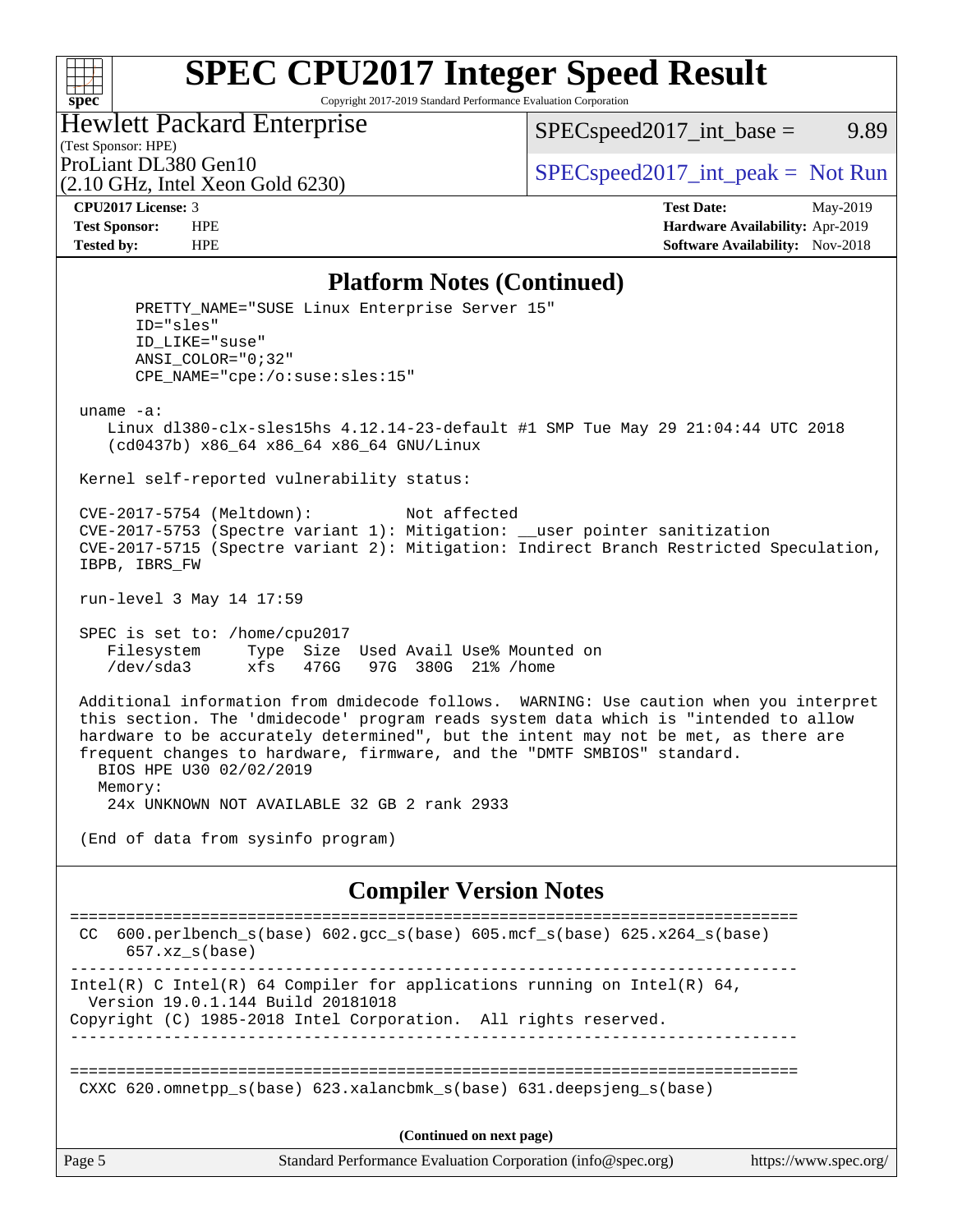| s<br>č | u | E | ų |  |
|--------|---|---|---|--|

Copyright 2017-2019 Standard Performance Evaluation Corporation

#### Hewlett Packard Enterprise

 $SPEC speed2017\_int\_base =$  9.89

(Test Sponsor: HPE)

(2.10 GHz, Intel Xeon Gold 6230)

ProLiant DL380 Gen10  $SPEC speed2017\_int\_peak = Not Run$ 

**[CPU2017 License:](http://www.spec.org/auto/cpu2017/Docs/result-fields.html#CPU2017License)** 3 **[Test Date:](http://www.spec.org/auto/cpu2017/Docs/result-fields.html#TestDate)** May-2019 **[Test Sponsor:](http://www.spec.org/auto/cpu2017/Docs/result-fields.html#TestSponsor)** HPE **[Hardware Availability:](http://www.spec.org/auto/cpu2017/Docs/result-fields.html#HardwareAvailability)** Apr-2019 **[Tested by:](http://www.spec.org/auto/cpu2017/Docs/result-fields.html#Testedby)** HPE **[Software Availability:](http://www.spec.org/auto/cpu2017/Docs/result-fields.html#SoftwareAvailability)** Nov-2018

### **[Compiler Version Notes \(Continued\)](http://www.spec.org/auto/cpu2017/Docs/result-fields.html#CompilerVersionNotes)**

641.leela\_s(base)

| Intel(R) C++ Intel(R) 64 Compiler for applications running on Intel(R) 64,<br>Version 19.0.1.144 Build 20181018<br>Copyright (C) 1985-2018 Intel Corporation. All rights reserved. |
|------------------------------------------------------------------------------------------------------------------------------------------------------------------------------------|
|                                                                                                                                                                                    |
|                                                                                                                                                                                    |
|                                                                                                                                                                                    |
| FC 648.exchange2 s(base)                                                                                                                                                           |
|                                                                                                                                                                                    |
| Intel(R) Fortran Intel(R) 64 Compiler for applications running on Intel(R)                                                                                                         |
| 64, Version 19.0.1.144 Build 20181018                                                                                                                                              |
| Copyright (C) 1985-2018 Intel Corporation. All rights reserved.                                                                                                                    |
|                                                                                                                                                                                    |

------------------------------------------------------------------------------

## **[Base Compiler Invocation](http://www.spec.org/auto/cpu2017/Docs/result-fields.html#BaseCompilerInvocation)**

[C benchmarks](http://www.spec.org/auto/cpu2017/Docs/result-fields.html#Cbenchmarks): [icc -m64 -std=c11](http://www.spec.org/cpu2017/results/res2019q2/cpu2017-20190524-14462.flags.html#user_CCbase_intel_icc_64bit_c11_33ee0cdaae7deeeab2a9725423ba97205ce30f63b9926c2519791662299b76a0318f32ddfffdc46587804de3178b4f9328c46fa7c2b0cd779d7a61945c91cd35)

[C++ benchmarks:](http://www.spec.org/auto/cpu2017/Docs/result-fields.html#CXXbenchmarks) [icpc -m64](http://www.spec.org/cpu2017/results/res2019q2/cpu2017-20190524-14462.flags.html#user_CXXbase_intel_icpc_64bit_4ecb2543ae3f1412ef961e0650ca070fec7b7afdcd6ed48761b84423119d1bf6bdf5cad15b44d48e7256388bc77273b966e5eb805aefd121eb22e9299b2ec9d9)

[Fortran benchmarks](http://www.spec.org/auto/cpu2017/Docs/result-fields.html#Fortranbenchmarks): [ifort -m64](http://www.spec.org/cpu2017/results/res2019q2/cpu2017-20190524-14462.flags.html#user_FCbase_intel_ifort_64bit_24f2bb282fbaeffd6157abe4f878425411749daecae9a33200eee2bee2fe76f3b89351d69a8130dd5949958ce389cf37ff59a95e7a40d588e8d3a57e0c3fd751)

## **[Base Portability Flags](http://www.spec.org/auto/cpu2017/Docs/result-fields.html#BasePortabilityFlags)**

 600.perlbench\_s: [-DSPEC\\_LP64](http://www.spec.org/cpu2017/results/res2019q2/cpu2017-20190524-14462.flags.html#b600.perlbench_s_basePORTABILITY_DSPEC_LP64) [-DSPEC\\_LINUX\\_X64](http://www.spec.org/cpu2017/results/res2019q2/cpu2017-20190524-14462.flags.html#b600.perlbench_s_baseCPORTABILITY_DSPEC_LINUX_X64) 602.gcc\_s: [-DSPEC\\_LP64](http://www.spec.org/cpu2017/results/res2019q2/cpu2017-20190524-14462.flags.html#suite_basePORTABILITY602_gcc_s_DSPEC_LP64) 605.mcf\_s: [-DSPEC\\_LP64](http://www.spec.org/cpu2017/results/res2019q2/cpu2017-20190524-14462.flags.html#suite_basePORTABILITY605_mcf_s_DSPEC_LP64) 620.omnetpp\_s: [-DSPEC\\_LP64](http://www.spec.org/cpu2017/results/res2019q2/cpu2017-20190524-14462.flags.html#suite_basePORTABILITY620_omnetpp_s_DSPEC_LP64) 623.xalancbmk\_s: [-DSPEC\\_LP64](http://www.spec.org/cpu2017/results/res2019q2/cpu2017-20190524-14462.flags.html#suite_basePORTABILITY623_xalancbmk_s_DSPEC_LP64) [-DSPEC\\_LINUX](http://www.spec.org/cpu2017/results/res2019q2/cpu2017-20190524-14462.flags.html#b623.xalancbmk_s_baseCXXPORTABILITY_DSPEC_LINUX) 625.x264\_s: [-DSPEC\\_LP64](http://www.spec.org/cpu2017/results/res2019q2/cpu2017-20190524-14462.flags.html#suite_basePORTABILITY625_x264_s_DSPEC_LP64) 631.deepsjeng\_s: [-DSPEC\\_LP64](http://www.spec.org/cpu2017/results/res2019q2/cpu2017-20190524-14462.flags.html#suite_basePORTABILITY631_deepsjeng_s_DSPEC_LP64) 641.leela\_s: [-DSPEC\\_LP64](http://www.spec.org/cpu2017/results/res2019q2/cpu2017-20190524-14462.flags.html#suite_basePORTABILITY641_leela_s_DSPEC_LP64) 648.exchange2\_s: [-DSPEC\\_LP64](http://www.spec.org/cpu2017/results/res2019q2/cpu2017-20190524-14462.flags.html#suite_basePORTABILITY648_exchange2_s_DSPEC_LP64) 657.xz\_s: [-DSPEC\\_LP64](http://www.spec.org/cpu2017/results/res2019q2/cpu2017-20190524-14462.flags.html#suite_basePORTABILITY657_xz_s_DSPEC_LP64)